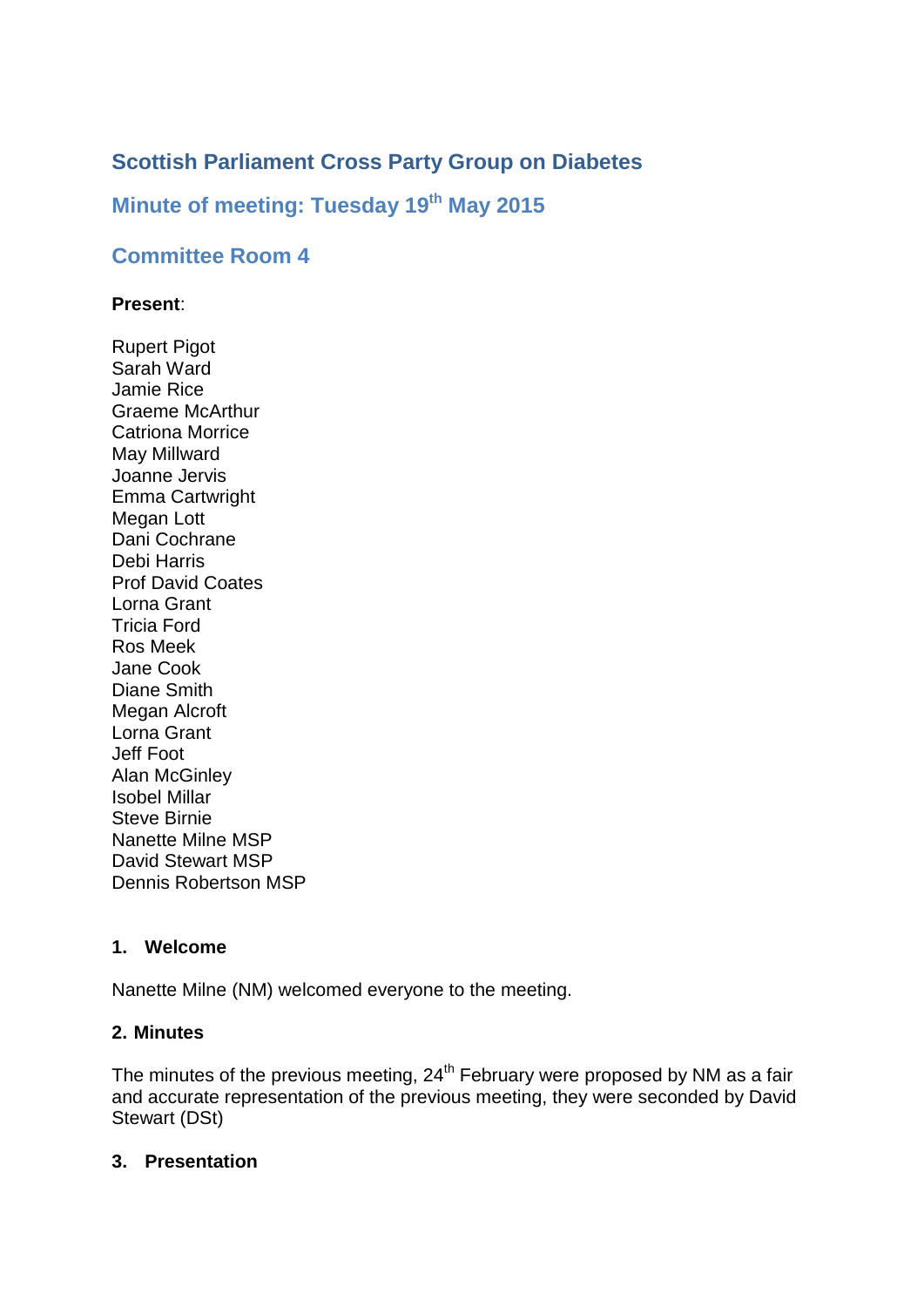Alan McGinley (AMcG), Voluntary Health Scotland (VHS) published the report, **"Mind the Gap"** in March to explore the effects of health inequalities and their impacts. At the heart was ten case studies and the recommendations on how to tackle health inequalities. The VHS model comprised of sounding boards and round tables on health inequalities and public health. The findings illustrated that the inequalities gap is not just about age but also gender and sexuality. Living in the gap means you are more likely to experience preventable illness.

The report focuses on the downstream which is concerned with the effects as opposed to the upstream which focuses on the fundamental causes. The aim is to make policy makers examine and debate this.

The starkest figure occurs in Glasgow where over 5 train stops the average length of life is 13 years shorter for men in Bridgeton rather than Jordanhill. Until we can change these numbers there will be inequalities. The report was published after the Scottish Parliament Health and Sport Committee report in inequalities, however there is a lack of confidence in where to go to next. Circle, a charity supporting families has been identified as one of the positive examples in the report:

A mother with hepatitis C was unable to take treatment as she was concerned that she would lose her children during her lengthy recovery. She had put off her treatment for two years. Her support worker researched treatment types and identified alternative medication with a shorter convalescence time-span and the mother engaged with this treatment as a result. This is the approach where the sector excels at.

Harry Burns, former Chief Executive of NHS Scotland identified inequality as 'probably the most complex (problem) that we face (with) no simple solution'. Duncan McNeil, convener of the Health and Sport Committee took this further: 'Even when we had the money, did we spend it wisely? Despite significant investment, in-work poverty is rising, educational attainment is falling and the health gap between different parts of the country is widening'

Health charities are mitigating the effects of inequalities. Includem is a charity that helps 150 families over one year, they support the families by helping to keep children and young people out of the social and prison system. The third sector is a key component of public health.

How to close the gap, we need to invest in what works well, sometimes innovation gets in the way of this and the focus on innovation can be distracting. We need to invest in things that work. Key to this is partnership, community planning partnership. Diabetes Scotland is well positioned to be an actor in this capacity.

Rupert Pigot (RP) asked about the ideas of inequalities and Type 1 and Type 2 diabetes.

AMcG replied that there is a direct link to Type 2 diabetes and social deprivation, however Type 1 is much more difficult. There are factors of being able to access treatment because of rurality, ethnicity and engagement.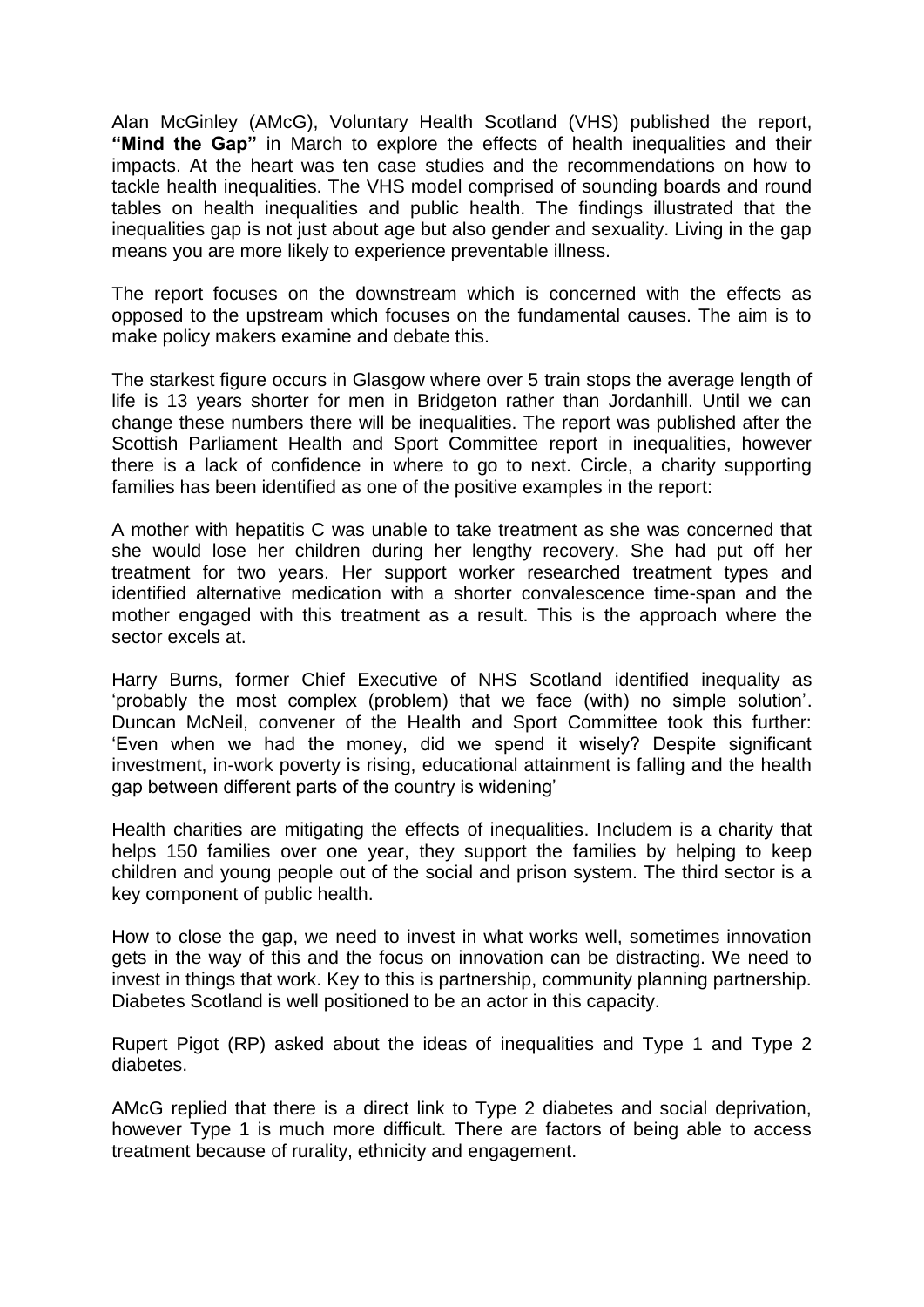DSt mentioned that the Scottish Parliament elections will be taking place in May 2016 and though this group is not partisan he would welcome any submission on transport, particularly as his constituency in the Highlands has problems with accessing health services. These issues are not exclusive to Scotland as it came to light at the World Diabetes Conference in Melbourne, it is a universal problem.

Sarah Ward (SW) families talking about problems in schools and caring for children with Type 1 diabetes. This can cause a family to fall into poverty as one parent has to give up work to care for the child.

Diane Smith (DSm) Thanked AMcG and asked about integration and looking for advice and guidance.

AMcG referenced a project by Association of Chief Officers of Scottish Voluntary Organisations and East Ayrshire on a project on integration. For more information there was a presentation by Harry Burns on the molecular biology of a hug, this talks about the policy context of integration.

NM pointed out the health inequalities start out from the very young.

Jeff Foot (JF) highlighted that there has been much better recording for the increase and asked about rurality as he is from the Highlands and wanted to delve into the reasons or understanding beyond rurality, why was this such an issue and what can be done to tackle it?

AMcG mentioned that there is strong link between diabetes and metal health issues. There will be a new mental health strategy in 2015 that will hopefully address some of these issues.

Jane Cook (JC) said that it needed to go beyond bridging the gap, a lot can be done just though personal communication, a discussion on treatment or a chat. Telehealth could have a really strong impact.

AMcG telehealth can be good for a younger generation…..

Dennis Robertson (DR) stopped AMcG to point out that this was not actually the case, telehealth is actually better for the older adult population.

AMcG acknowledged DR's point and welcomed the need to dispel myths. In Greater Glasgow and Clyde, Dr Linda DeCaestecker has been looking at the root causes of inequalities, her findings are concentrating on getting more for less such as telehealth.

Sarah Ward (SW) asked about the case studies and commented that the third sector has to see people as people and understand what the solution can be, this is focused on partnership working.

NM highlighted the programme to have specialist nurses in the "deep end" practices in areas of poor health outcomes.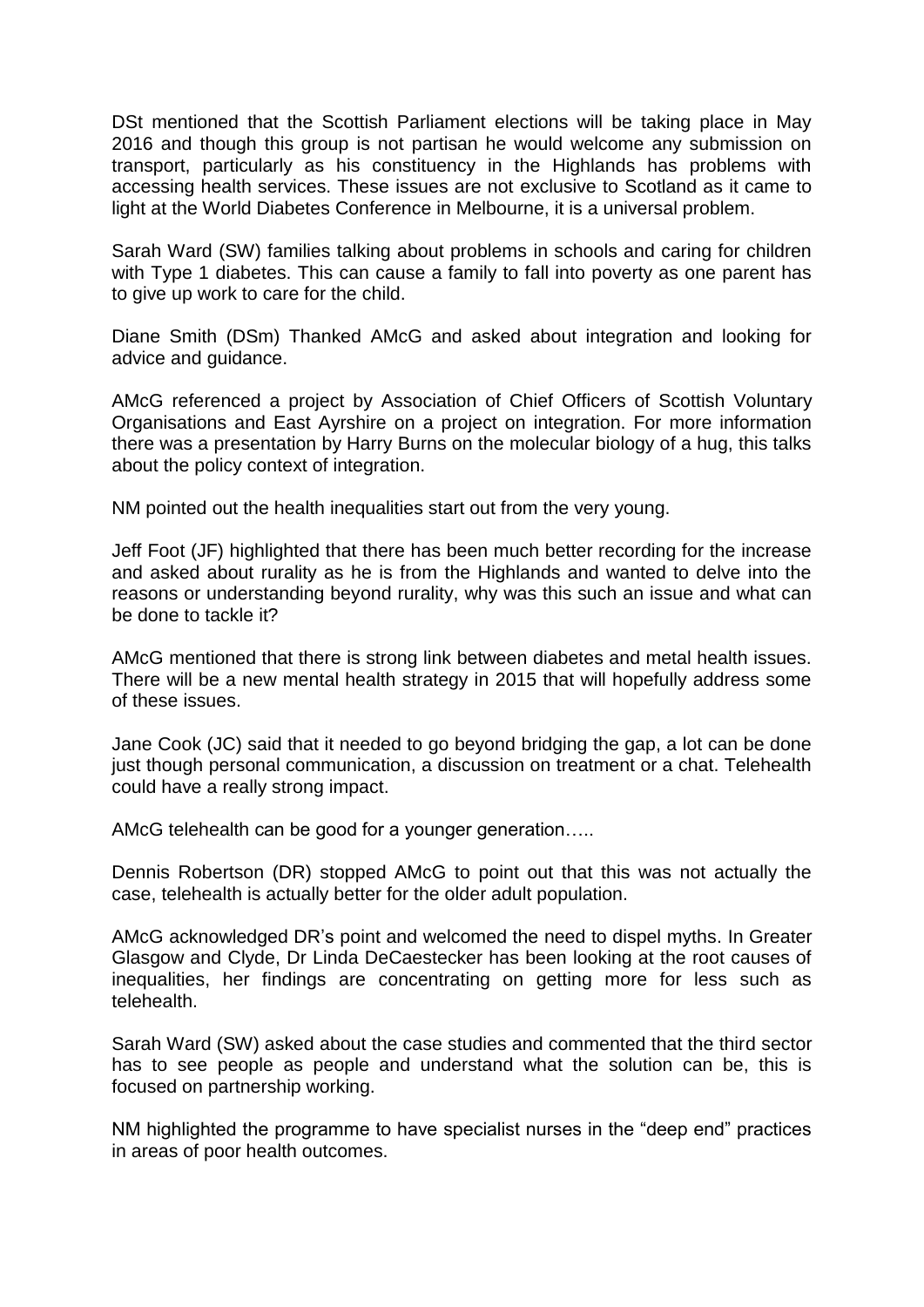AMcG concurred, at its best it should be about raising standards for the long term and should not be a race to the bottom.

Isobel Millar (IM) added that it must be person centred.

Steve Birnie (SB) gave the example of a three way partnership of Scottish Government, NHS Scotland and Diabetes Scotland, when partnered together there is very powerful work created. The current project about transition is helping engagement with the 20 - 30 year old age group.

Debbi Harris (DH) Innovation is not always about looking for something new. She talked to Dr Ken Robertson (paediatric lead in GG&C) about Yorkhill and the working trip to see Diabetter in Holland. This has helped inform a 1 - 25 service. One size does not always fit all but this seems to be giving scope for a better service.

JC asked what should transitional care look like with stakeholder groups? There have been barriers in Scotland, for instance she went on the trip with Ken Robertson and on her return she has been told that the service would not work her for Scotland.

Emma Cartwright (EC) has been looking at people who have dropped out of the system. The study found that people are still engaged with part of the system. For the other half it is not about getting there but what is offered when they get there. NHS Tayside will be moving to a  $0 - 25$  service in a large community centre over the next couple of years.

May Millward (MM) is very happy to see the support from volunteer groups and this feeds into her view that these groups can aid the health service in a very important way. It provides the personal context, "you get to know the people". Volunteer groups are not funded but made up of volunteers, they are very good at dealing with the mental health aspects of care.

IM reiterated that volunteer groups are vital to help in self-management.

NM added that with more and more pressure, particularly on acute services in the NHS, volunteer groups will make a very big difference.

AMcG asked if there is a mechanism to disseminate and share best practice?

MM answered that the Diabetes Scotland Volunteer Conference was very good.

AMcG continued for MM that for diabetes, Diabetes Scotland is the charity but in the wider context The Alliance is very good at disseminating best practice.

SW mentioned that ALISS (A Local Information System for Scotland) as a good programme> it allows people to share and help make a difference.

Megan Alcroft (MA) Telehealth in Ayrshire and Arran is about person centred care. 20 – 30 minutes conversation can really make a difference. They can take place in Libraries if there is no ability to do it at home. There are usually 3 meetings and,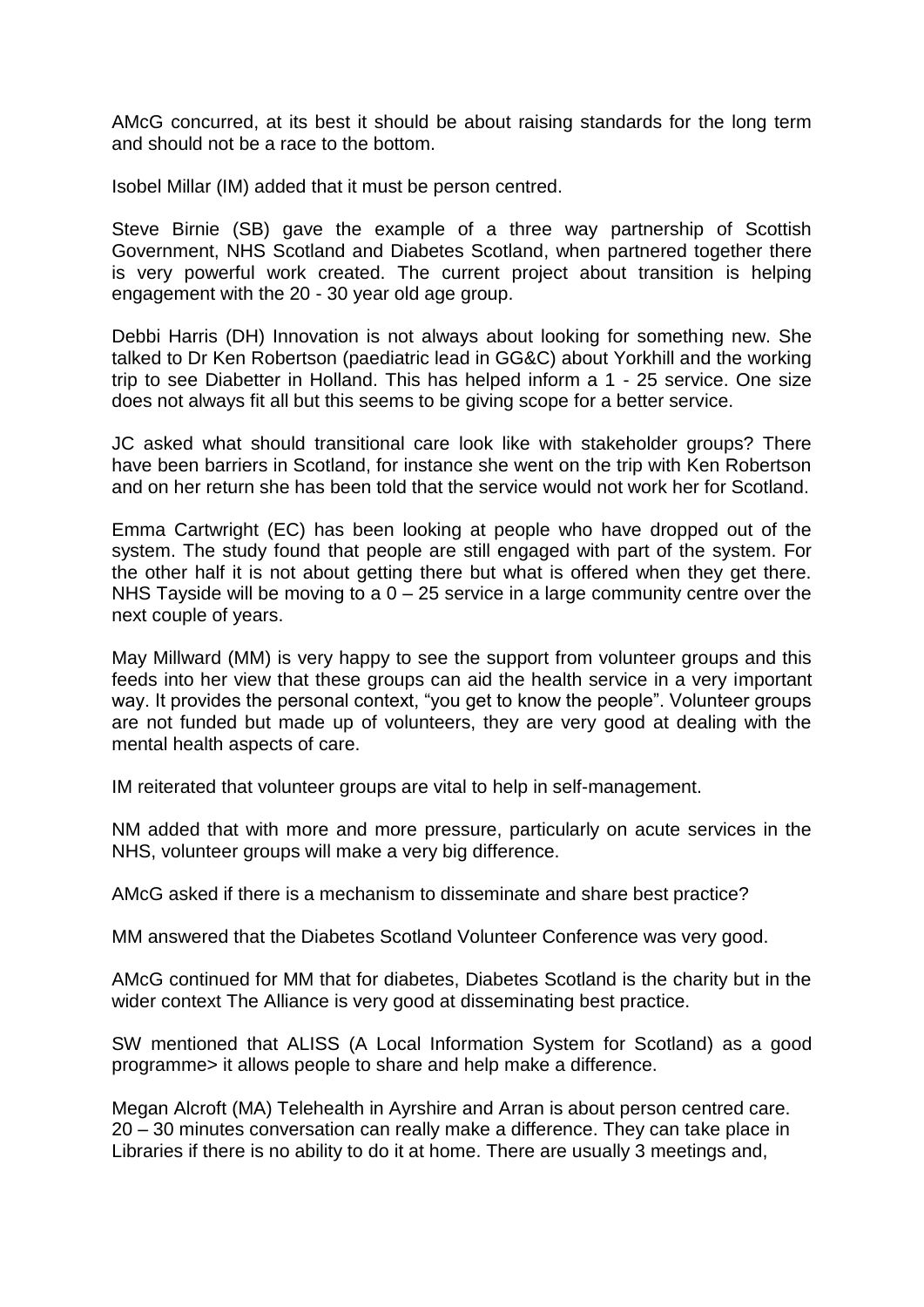hopefully after they have re-engaged it can move on to face to face meetings. It's also a great avenue for "embarrassing" questions.

JF also said that you don't know what you don't know and because of this we need to get people to ask.

Dani Cochrane (DS) Making Connections a project for Diabetes Scotland is making a difference for self-management. Any point of engagement we get and use it to see what the next step is you need to take to get better self-management.

JF asked DC how much use are you making of people living with diabetes to act as buddies?

DS answered that she absolutely agreed and that the project is connecting with families for whom the traditional medical model does not work. We have a core group we use to help us deliver to twenty two thousand people, recently there was a conference with 100 key people telling us what we had been doing wrong in Ayrshire and Arran.

SB reflected that we are getting better but we are not quite there yet.

JC remembered that at the conference there were a lot of people who did not take their medication appropriately.

NM asked if there was a larger role there for community pharmacists?

SB stated that education is not a one off thing. Some are undoubtedly good at the start but keeping it sustained is important as treatment is continually changing.

DS highlighted that there is no Daphne or DESMOND in Ayrshire and Arran but it has its own education that works and helps deliver self-management.

JF pointed out that people can connect on social media such as Twitter and that these instant forums can be better than structured education. It is about education and talking to people.

SB agreed and added that social media is underused by the NHS.

DS concurred that the NHS is "terrified" of Facebook and Twitter, we need to get over this.

IM despaired how NHS Lothian will not even correspond via email stating that they are unnecessarily twitchy about sending information electronically.

Lorna Grant (LG) explained that there is a lot of telehealth in the Highlands due to the size but also helping people so that they do not have to leave their house for care.